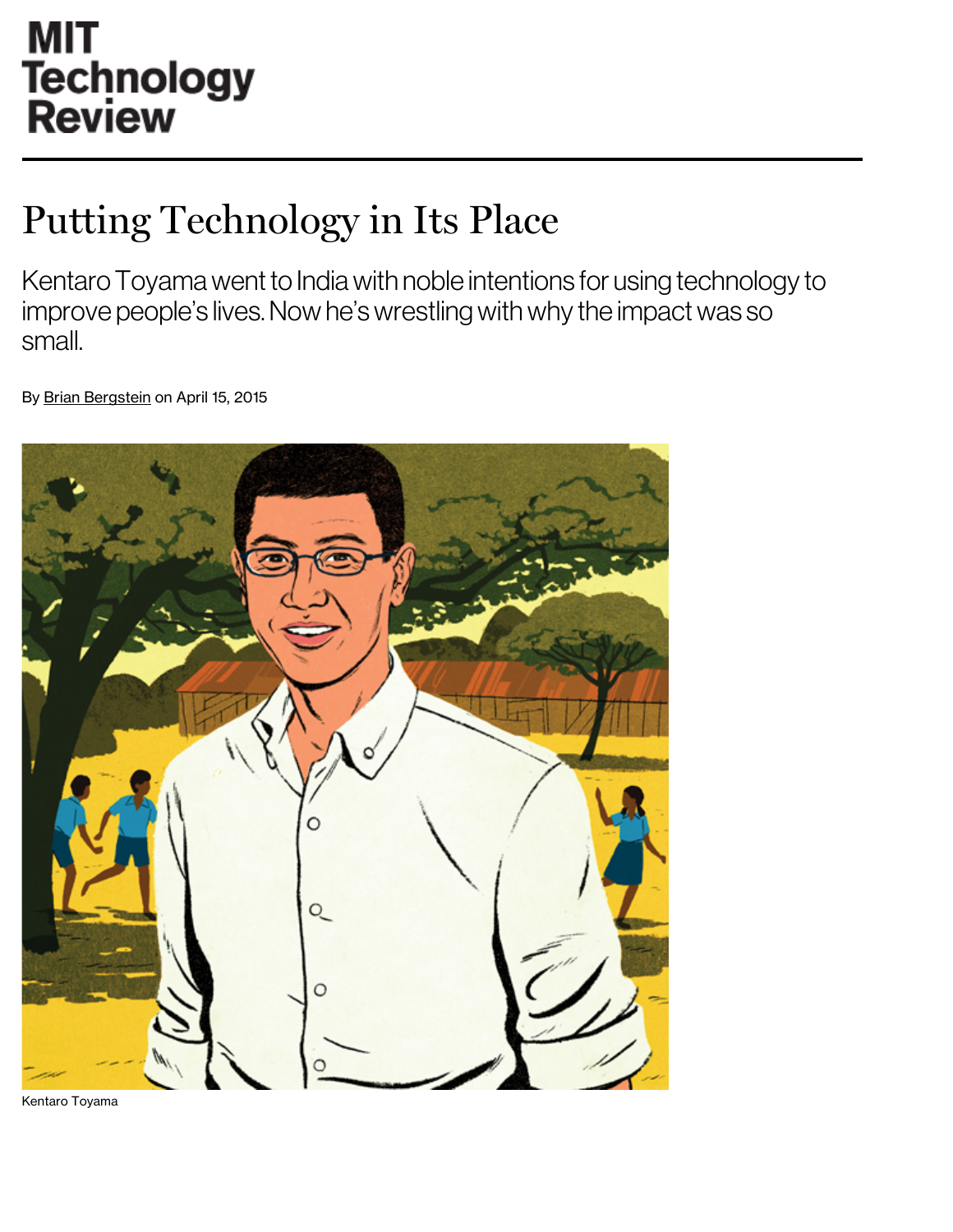Kentaro Toyama calls himself "a recovering technoholic"—someone who once was "addicted to a technological way of solving problems." Five years in India changed him. After getting his PhD in computer science and working on machine vision technologies at Microsoft, Toyama moved to Bangalore in 2004 to help lead the company's new research center there. He and his colleagues launched dozens of projects that sought to use computers and Internet connectivity to improve education and reduce poverty. But early successes in pilot projects often couldn't be replicated; in some schools, computers made things worse. In a book being [released](http://geekheresy.org/) this spring, Geek Heresy: Rescuing Social Change from the Cult of Technology, Toyama argues that technologists undermine efforts at social progress by promoting "packaged interventions" at the expense of more difficult reforms. Toyama, who is now an associate professor in the School of Information at the University of Michigan, spoke to MIT Technology Review's deputy editor, Brian Bergstein.

### When you went to India, technological optimism was flourishing there. Bangalore was being described as the next great tech hub.

Yes, absolutely. We [reasoned] that here's this technology sector, which is incredibly successful. Isn't there some way that we can take the sheen of this sector and spread it around not just to people who are well educated and middle class, but also to people who are poorer and who don't have the same kind of educational advantages—basically, to the 80 percent of the country that really is considered poor by any standard? At that time, there were barely even mobile phones. It was mostly Internetconnected PCs. I thought there was some way to use them in a way that we could support the healthcare system, agriculture, or education.

### What was your success rate?

I ultimately took stock of 50-odd projects that I had either been directly involved with or supervised. Very few were the kind where we felt, "This is working so well that we should really expand it." Very often, it was because there were just limits to the human and institutional capacity on the ground that could take advantage of the technology.

For example, in education, one of the most difficult things to overcome is the way in which education is done—everything from how the public school system is managed to how it's administered to how the government interacts with it. In India, we found instances where teachers were often called away by the government. The government feels that they're government employees and, therefore, can be called upon to help with other government tasks.

Another example is the health-care system. If you go to a typical rural clinic, it's not the kind of place that anybody from the United States would think of as a decent place to get health care. Bringing along a laptop, connecting it to wireless, and providing Internet so you can do telemedicine is just an incredibly thin cover. It's a thin, superficial change.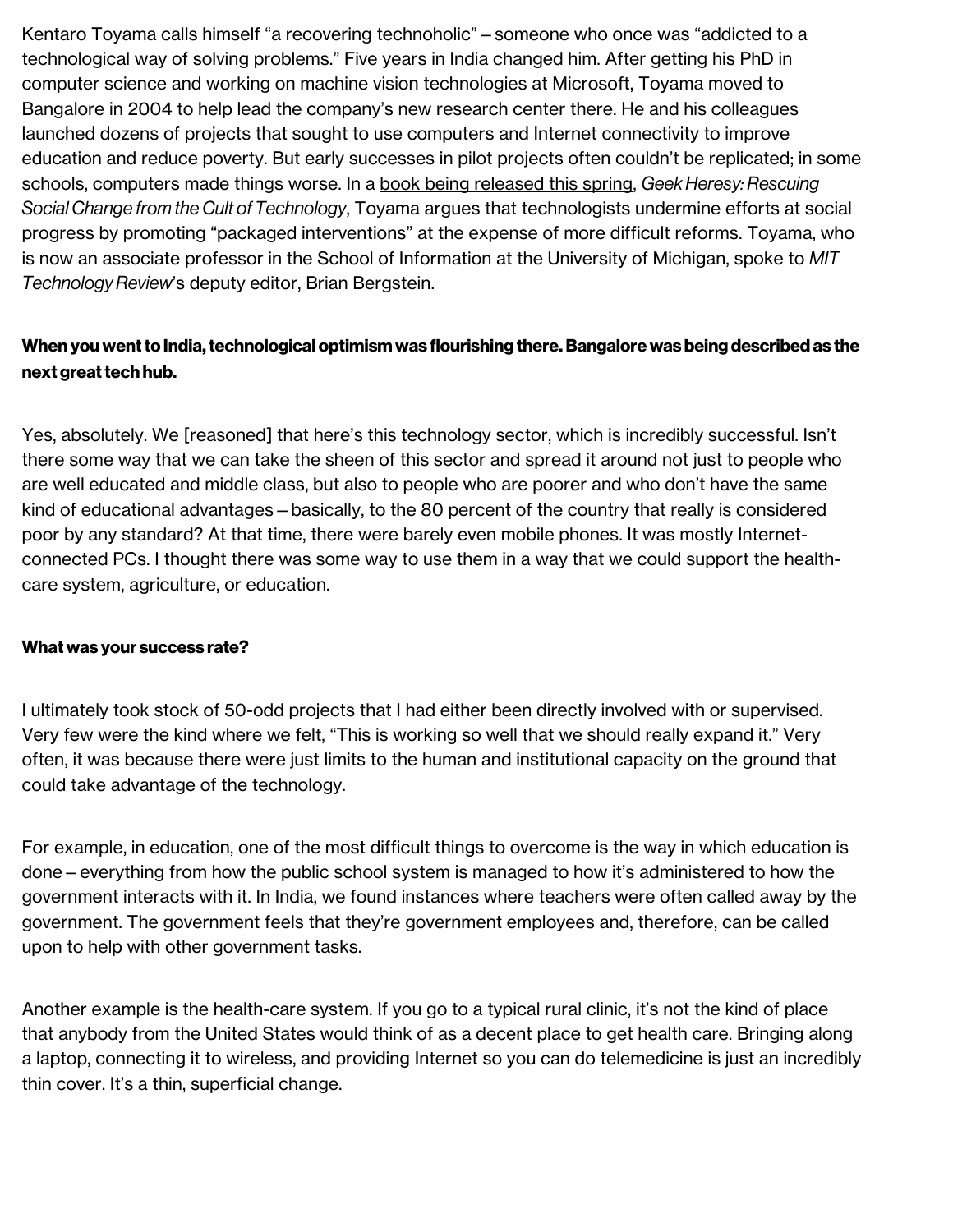As an example of a project that has made a difference, your book cites [Digital](http://www2.technologyreview.com/tr35/profile.aspx?TRID=969) Green. It makes and shows videos inwhich farmers in India share advice about planting techniques or howto handle animals.What makes that successful?

We were very cautious that the technology doesn't replace an existing agriculture extension system. It merely amplifies whatever system is already there: human beings who have a lot of agriculture expertise, who are willing to talk to farmers and who have some rapport with farmers.

### "The fundamental error people make is that we should have the computer be the primary instrument of education. It' s not clear to me why people seem to make that leap."

We do these sessions in villages where somebody who is in touch with an agriculture extension person will call together the villagers and then do a screening using small projectors. On the one hand, it's just basically a video screening. [But] the mediators are trained in a way so that they're asked to provoke discussion, which is a critical part of the learning process. If you don't do the mediation, it's just like watching TV. And the farmers, many of them have TVs in their homes. They see agricultural programs, but that information does not register. They don't end up implementing it for various reasons. Whereas when they have discussions together, or when they see farmers that are just like them, then they're much more likely to believe the content of the videos and adopt the farming practice.

### What do you think of One Laptop per Child, which may be the poster child for the idea of a technologically driven intervention?

There are already several randomized, controlled trials of schools with and without One Laptop per Child. Generally, what most of these studies show is that schools with laptops did not see their children gain anything in terms of academic achievement, in terms of grades, in terms of test scores, in terms of attendance, or in terms of supposed engagement with the classroom.

### That might surprise peoplewho have seen anecdotal success stories.

It's the anecdotes that really keep the technology sector going in the [economic] development context. It is so easy to get an interesting story if you take some gadget and give it to a child. I have done this myself multiple times. The first thing that you see is kids just overjoyed that they have this new gadget in their hands. It's a new toy, and they love it. You can't not take a photograph of a smiling kid holding a laptop.